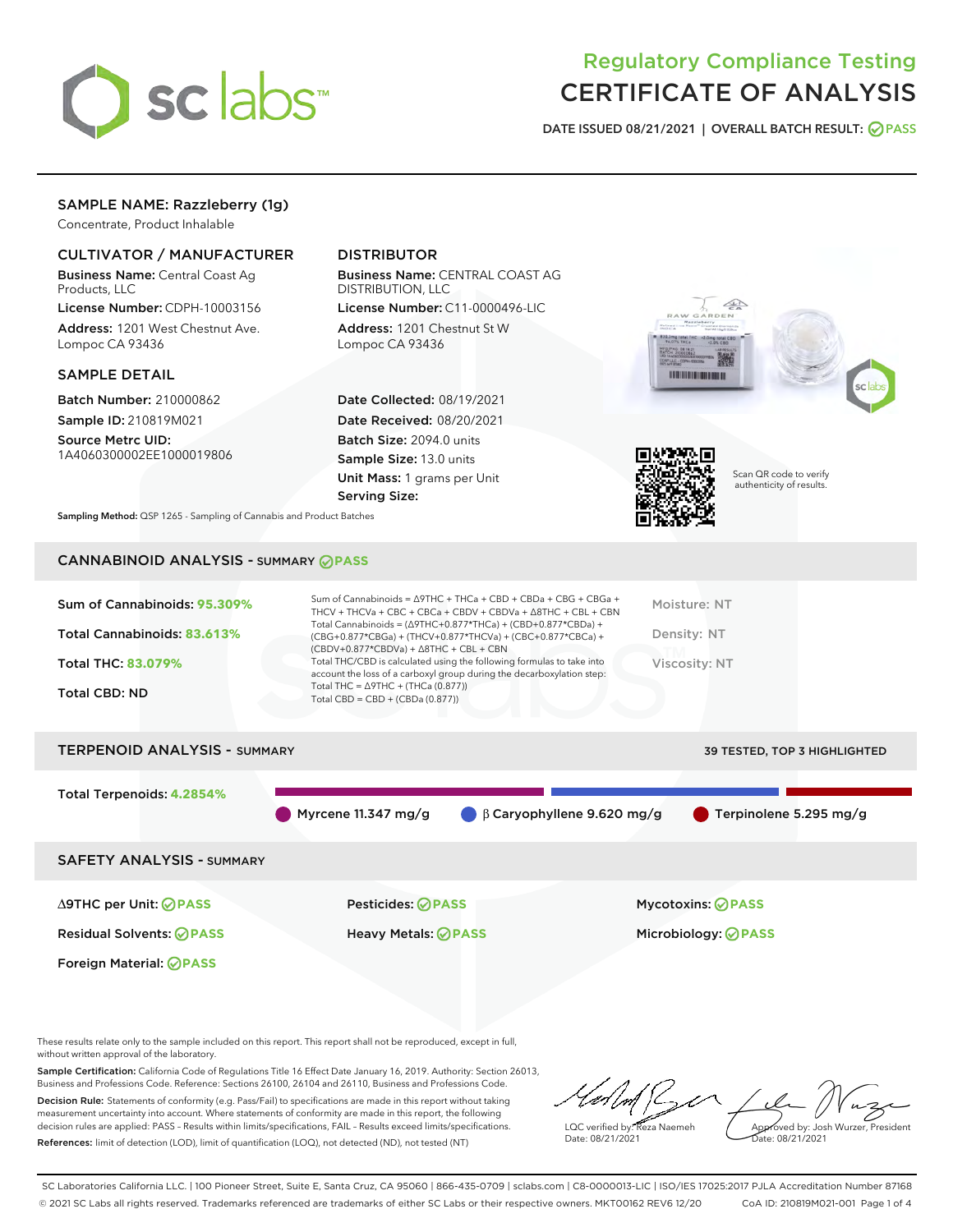



RAZZLEBERRY (1G) | DATE ISSUED 08/21/2021 | OVERALL BATCH RESULT:  $\bigotimes$  PASS

### CANNABINOID TEST RESULTS - 08/21/2021 2 PASS

Tested by high-performance liquid chromatography with diode-array detection (HPLC-DAD). **Method:** QSP 1157 - Analysis of Cannabinoids by HPLC-DAD

#### TOTAL CANNABINOIDS: **83.613%**

Total Cannabinoids (Total THC) + (Total CBD) + (Total CBG) + (Total THCV) + (Total CBC) + (Total CBDV) + ∆8THC + CBL + CBN

TOTAL THC: **83.079%** Total THC (∆9THC+0.877\*THCa)

TOTAL CBD: ND

Total CBD (CBD+0.877\*CBDa)

TOTAL CBG: ND Total CBG (CBG+0.877\*CBGa)

TOTAL THCV: 0.474% Total THCV (THCV+0.877\*THCVa)

TOTAL CBC: 0.06% Total CBC (CBC+0.877\*CBCa)

TOTAL CBDV: ND Total CBDV (CBDV+0.877\*CBDVa)

| <b>COMPOUND</b>  | LOD/LOQ<br>(mg/g)          | <b>MEASUREMENT</b><br><b>UNCERTAINTY</b><br>(mg/g) | <b>RESULT</b><br>(mg/g) | <b>RESULT</b><br>(%) |
|------------------|----------------------------|----------------------------------------------------|-------------------------|----------------------|
| <b>THCa</b>      | 0.05/0.14                  | ±24.280                                            | 944.76                  | 94.476               |
| <b>THCVa</b>     | 0.07 / 0.20                | ±0.258                                             | 5.41                    | 0.541                |
| <b>A9THC</b>     | 0.06 / 0.26                | ±0.077                                             | 2.24                    | 0.224                |
| <b>CBCa</b>      | 0.07 / 0.28                | ±0.033                                             | 0.68                    | 0.068                |
| $\triangle$ 8THC | 0.1/0.4                    | N/A                                                | <b>ND</b>               | <b>ND</b>            |
| <b>THCV</b>      | 0.1/0.2                    | N/A                                                | <b>ND</b>               | <b>ND</b>            |
| <b>CBD</b>       | 0.07/0.29                  | N/A                                                | <b>ND</b>               | <b>ND</b>            |
| <b>CBDa</b>      | 0.02/0.19                  | N/A                                                | <b>ND</b>               | <b>ND</b>            |
| <b>CBDV</b>      | 0.04 / 0.15                | N/A                                                | <b>ND</b>               | <b>ND</b>            |
| <b>CBDVa</b>     | 0.03/0.53                  | N/A                                                | <b>ND</b>               | <b>ND</b>            |
| <b>CBG</b>       | 0.06/0.19                  | N/A                                                | <b>ND</b>               | <b>ND</b>            |
| <b>CBGa</b>      | 0.1/0.2                    | N/A                                                | <b>ND</b>               | <b>ND</b>            |
| <b>CBL</b>       | 0.06 / 0.24                | N/A                                                | <b>ND</b>               | <b>ND</b>            |
| <b>CBN</b>       | 0.1/0.3                    | N/A                                                | <b>ND</b>               | <b>ND</b>            |
| <b>CBC</b>       | 0.2 / 0.5                  | N/A                                                | <b>ND</b>               | <b>ND</b>            |
|                  | <b>SUM OF CANNABINOIDS</b> |                                                    | 953.09 mg/g             | 95.309%              |

#### **UNIT MASS: 1 grams per Unit**

| ∆9THC per Unit                                                                            | 1120 per-package limit | $2.24$ mg/unit<br><b>PASS</b> |  |  |
|-------------------------------------------------------------------------------------------|------------------------|-------------------------------|--|--|
| <b>Total THC per Unit</b>                                                                 |                        | 830.79 mg/unit                |  |  |
| <b>CBD per Unit</b>                                                                       |                        | <b>ND</b>                     |  |  |
| <b>Total CBD per Unit</b>                                                                 |                        | <b>ND</b>                     |  |  |
| Sum of Cannabinoids<br>per Unit                                                           |                        | 953.09 mg/unit                |  |  |
| <b>Total Cannabinoids</b><br>per Unit                                                     |                        | 836.13 mg/unit                |  |  |
| <b>VISCOSITY TEST RESULT</b><br><b>MOISTURE TEST RESULT</b><br><b>DENSITY TEST RESULT</b> |                        |                               |  |  |

Not Tested

Not Tested

Not Tested

| <b>TERPENOID TEST RESULTS - 08/21/2021</b> |
|--------------------------------------------|
|--------------------------------------------|

Terpene analysis utilizing gas chromatography-flame ionization detection (GC-FID). **Method:** QSP 1192 - Analysis of Terpenoids by GC-FID

| <b>COMPOUND</b>          | LOD/LOQ<br>(mg/g) | <b>MEASUREMENT</b><br><b>UNCERTAINTY</b><br>(mg/g) | <b>RESULT</b><br>(mg/g)                         | <b>RESULT</b><br>$(\%)$ |
|--------------------------|-------------------|----------------------------------------------------|-------------------------------------------------|-------------------------|
| <b>Myrcene</b>           | 0.008 / 0.025     | ±0.1464                                            | 11.347                                          | 1.1347                  |
| $\beta$ Caryophyllene    | 0.004 / 0.012     | ±0.3425                                            | 9.620                                           | 0.9620                  |
| Terpinolene              | 0.008 / 0.026     | ±0.1085                                            | 5.295                                           | 0.5295                  |
| Limonene                 | 0.005 / 0.016     | ±0.0563                                            | 3.934                                           | 0.3934                  |
| Ocimene                  | 0.011/0.038       | ±0.0984                                            | 3.066                                           | 0.3066                  |
| $\alpha$ Humulene        | 0.009/0.029       | ±0.0821                                            | 2.558                                           | 0.2558                  |
| Linalool                 | 0.009 / 0.032     | ±0.0684                                            | 1.800                                           | 0.1800                  |
| $\beta$ Pinene           | 0.004 / 0.014     | ±0.0092                                            | 0.798                                           | 0.0798                  |
| <b>Terpineol</b>         | 0.016 / 0.055     | ±0.0418                                            | 0.680                                           | 0.0680                  |
| $\alpha$ Pinene          | 0.005 / 0.017     | ±0.0056                                            | 0.648                                           | 0.0648                  |
| Fenchol                  | 0.010 / 0.034     | ±0.0236                                            | 0.611                                           | 0.0611                  |
| Valencene                | 0.009 / 0.030     | ±0.0391                                            | 0.568                                           | 0.0568                  |
| $trans-\beta$ -Farnesene | 0.008 / 0.025     | ±0.0115                                            | 0.323                                           | 0.0323                  |
| $\alpha$ Bisabolol       | 0.008 / 0.026     | ±0.0114                                            | 0.213                                           | 0.0213                  |
| <b>Borneol</b>           | 0.005 / 0.016     | ±0.0077                                            | 0.183                                           | 0.0183                  |
| Guaiol                   | 0.009 / 0.030     | ±0.0074                                            | 0.157                                           | 0.0157                  |
| $\alpha$ Phellandrene    | 0.006 / 0.020     | ±0.0020                                            | 0.145                                           | 0.0145                  |
| Nerolidol                | 0.009 / 0.028     | ±0.0082                                            | 0.130                                           | 0.0130                  |
| $\alpha$ Terpinene       | 0.005 / 0.017     | ±0.0018                                            | 0.124                                           | 0.0124                  |
| 3 Carene                 | 0.005 / 0.018     | ±0.0017                                            | 0.122                                           | 0.0122                  |
| Caryophyllene<br>Oxide   | 0.010 / 0.033     | ±0.0056                                            | 0.121                                           | 0.0121                  |
| $\gamma$ Terpinene       | 0.006 / 0.018     | ±0.0020                                            | 0.115                                           | 0.0115                  |
| Fenchone                 | 0.009 / 0.028     | ±0.0020                                            | 0.070                                           | 0.0070                  |
| Camphene                 | 0.005 / 0.015     | ±0.0007                                            | 0.062                                           | 0.0062                  |
| Citronellol              | 0.003 / 0.010     | ±0.0025                                            | 0.052                                           | 0.0052                  |
| Nerol                    | 0.003 / 0.011     | ±0.0016                                            | 0.037                                           | 0.0037                  |
| p-Cymene                 | 0.005 / 0.016     | ±0.0008                                            | 0.030                                           | 0.0030                  |
| Geranyl Acetate          | 0.004 / 0.014     | ±0.0010                                            | 0.025                                           | 0.0025                  |
| Sabinene                 | 0.004 / 0.014     | ±0.0002                                            | 0.020                                           | 0.0020                  |
| Eucalyptol               | 0.006 / 0.018     | N/A                                                | <loq< th=""><th><loq< th=""></loq<></th></loq<> | <loq< th=""></loq<>     |
| Sabinene Hydrate         | 0.006 / 0.022     | N/A                                                | <loq< th=""><th><loq< th=""></loq<></th></loq<> | <loq< th=""></loq<>     |
| Isoborneol               | 0.004 / 0.012     | N/A                                                | <loq< th=""><th><loq< th=""></loq<></th></loq<> | <loq< th=""></loq<>     |
| (-)-Isopulegol           | 0.005 / 0.016     | N/A                                                | <b>ND</b>                                       | <b>ND</b>               |
| Camphor                  | 0.006 / 0.019     | N/A                                                | <b>ND</b>                                       | <b>ND</b>               |
| Menthol                  | 0.008 / 0.025     | N/A                                                | ND                                              | ND                      |
| R-(+)-Pulegone           | 0.003 / 0.011     | N/A                                                | ND                                              | ND                      |
| Geraniol                 | 0.002 / 0.007     | N/A                                                | <b>ND</b>                                       | <b>ND</b>               |
| $\alpha$ Cedrene         | 0.005 / 0.016     | N/A                                                | ND                                              | ND                      |
| Cedrol                   | 0.008 / 0.027     | N/A                                                | <b>ND</b>                                       | ND                      |
| <b>TOTAL TERPENOIDS</b>  |                   | 42.854 mg/g                                        | 4.2854%                                         |                         |

SC Laboratories California LLC. | 100 Pioneer Street, Suite E, Santa Cruz, CA 95060 | 866-435-0709 | sclabs.com | C8-0000013-LIC | ISO/IES 17025:2017 PJLA Accreditation Number 87168 © 2021 SC Labs all rights reserved. Trademarks referenced are trademarks of either SC Labs or their respective owners. MKT00162 REV6 12/20 CoA ID: 210819M021-001 Page 2 of 4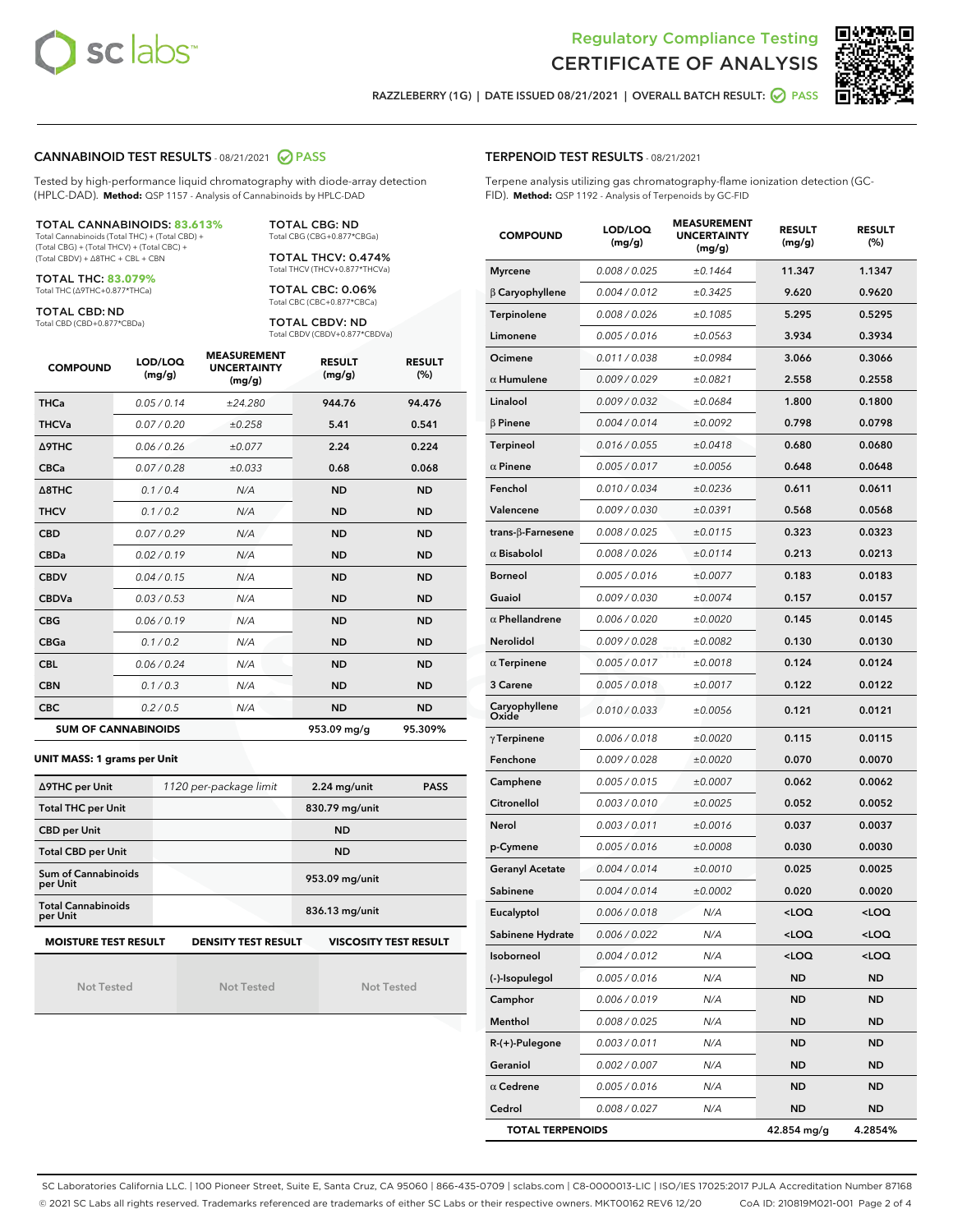



RAZZLEBERRY (1G) | DATE ISSUED 08/21/2021 | OVERALL BATCH RESULT:  $\bigcirc$  PASS

## CATEGORY 1 PESTICIDE TEST RESULTS - 08/21/2021 2 PASS

Pesticide and plant growth regulator analysis utilizing high-performance liquid chromatography-mass spectrometry (HPLC-MS) or gas chromatography-mass spectrometry (GC-MS). \*GC-MS utilized where indicated. **Method:** QSP 1212 - Analysis of Pesticides and Mycotoxins by LC-MS or QSP 1213 - Analysis of Pesticides by GC-MS

| <b>COMPOUND</b>             | LOD/LOQ<br>$(\mu g/g)$ | <b>ACTION</b><br><b>LIMIT</b><br>$(\mu g/g)$ | <b>MEASUREMENT</b><br><b>UNCERTAINTY</b><br>$(\mu g/g)$ | <b>RESULT</b><br>$(\mu g/g)$ | <b>RESULT</b> |
|-----------------------------|------------------------|----------------------------------------------|---------------------------------------------------------|------------------------------|---------------|
| Aldicarb                    | 0.03 / 0.08            | $\ge$ LOD                                    | N/A                                                     | <b>ND</b>                    | <b>PASS</b>   |
| Carbofuran                  | 0.02 / 0.05            | $\geq$ LOD                                   | N/A                                                     | <b>ND</b>                    | <b>PASS</b>   |
| Chlordane*                  | 0.03 / 0.08            | $\ge$ LOD                                    | N/A                                                     | <b>ND</b>                    | <b>PASS</b>   |
| Chlorfenapyr*               | 0.03/0.10              | $\geq$ LOD                                   | N/A                                                     | <b>ND</b>                    | <b>PASS</b>   |
| Chlorpyrifos                | 0.02 / 0.06            | $\ge$ LOD                                    | N/A                                                     | <b>ND</b>                    | <b>PASS</b>   |
| Coumaphos                   | 0.02 / 0.07            | $\ge$ LOD                                    | N/A                                                     | <b>ND</b>                    | <b>PASS</b>   |
| Daminozide                  | 0.02 / 0.07            | $\ge$ LOD                                    | N/A                                                     | <b>ND</b>                    | <b>PASS</b>   |
| <b>DDVP</b><br>(Dichlorvos) | 0.03/0.09              | $>$ LOD                                      | N/A                                                     | <b>ND</b>                    | <b>PASS</b>   |
| Dimethoate                  | 0.03/0.08              | $\ge$ LOD                                    | N/A                                                     | <b>ND</b>                    | <b>PASS</b>   |
| Ethoprop(hos)               | 0.03/0.10              | $>$ LOD                                      | N/A                                                     | <b>ND</b>                    | <b>PASS</b>   |
| Etofenprox                  | 0.02 / 0.06            | $\ge$ LOD                                    | N/A                                                     | <b>ND</b>                    | <b>PASS</b>   |
| Fenoxycarb                  | 0.03/0.08              | $\ge$ LOD                                    | N/A                                                     | <b>ND</b>                    | <b>PASS</b>   |
| Fipronil                    | 0.03/0.08              | $\ge$ LOD                                    | N/A                                                     | <b>ND</b>                    | <b>PASS</b>   |
| Imazalil                    | 0.02 / 0.06            | $>$ LOD                                      | N/A                                                     | <b>ND</b>                    | <b>PASS</b>   |
| <b>Methiocarb</b>           | 0.02 / 0.07            | $\ge$ LOD                                    | N/A                                                     | <b>ND</b>                    | <b>PASS</b>   |
| Methyl<br>parathion         | 0.03/0.10              | $\ge$ LOD                                    | N/A                                                     | <b>ND</b>                    | <b>PASS</b>   |
| <b>Mevinphos</b>            | 0.03/0.09              | $\ge$ LOD                                    | N/A                                                     | <b>ND</b>                    | <b>PASS</b>   |
| Paclobutrazol               | 0.02 / 0.05            | $>$ LOD                                      | N/A                                                     | <b>ND</b>                    | <b>PASS</b>   |
| Propoxur                    | 0.03/0.09              | $\ge$ LOD                                    | N/A                                                     | <b>ND</b>                    | <b>PASS</b>   |
| Spiroxamine                 | 0.03/0.08              | $\ge$ LOD                                    | N/A                                                     | <b>ND</b>                    | <b>PASS</b>   |
| Thiacloprid                 | 0.03/0.10              | $\ge$ LOD                                    | N/A                                                     | <b>ND</b>                    | <b>PASS</b>   |

## CATEGORY 2 PESTICIDE TEST RESULTS - 08/21/2021 @ PASS

| <b>COMPOUND</b>          | LOD/LOQ<br>$(\mu g/g)$ | <b>ACTION</b><br><b>LIMIT</b><br>$(\mu g/g)$ | <b>MEASUREMENT</b><br><b>UNCERTAINTY</b><br>$(\mu g/g)$ | <b>RESULT</b><br>$(\mu g/g)$ | <b>RESULT</b> |
|--------------------------|------------------------|----------------------------------------------|---------------------------------------------------------|------------------------------|---------------|
| Abamectin                | 0.03/0.10              | 0.1                                          | N/A                                                     | <b>ND</b>                    | <b>PASS</b>   |
| Acephate                 | 0.02/0.07              | 0.1                                          | N/A                                                     | <b>ND</b>                    | <b>PASS</b>   |
| Acequinocyl              | 0.02/0.07              | 0.1                                          | N/A                                                     | <b>ND</b>                    | <b>PASS</b>   |
| Acetamiprid              | 0.02/0.05              | 0.1                                          | N/A                                                     | <b>ND</b>                    | <b>PASS</b>   |
| Azoxystrobin             | 0.02/0.07              | 0.1                                          | N/A                                                     | <b>ND</b>                    | <b>PASS</b>   |
| <b>Bifenazate</b>        | 0.01/0.04              | 0.1                                          | N/A                                                     | <b>ND</b>                    | <b>PASS</b>   |
| <b>Bifenthrin</b>        | 0.02/0.05              | 3                                            | N/A                                                     | <b>ND</b>                    | <b>PASS</b>   |
| <b>Boscalid</b>          | 0.03/0.09              | 0.1                                          | N/A                                                     | <b>ND</b>                    | <b>PASS</b>   |
| Captan                   | 0.19/0.57              | 0.7                                          | N/A                                                     | <b>ND</b>                    | <b>PASS</b>   |
| Carbaryl                 | 0.02/0.06              | 0.5                                          | N/A                                                     | <b>ND</b>                    | <b>PASS</b>   |
| Chlorantranilip-<br>role | 0.04/0.12              | 10                                           | N/A                                                     | <b>ND</b>                    | <b>PASS</b>   |
| Clofentezine             | 0.03/0.09              | 0.1                                          | N/A                                                     | <b>ND</b>                    | <b>PASS</b>   |

## CATEGORY 2 PESTICIDE TEST RESULTS - 08/21/2021 continued

| <b>COMPOUND</b>               | LOD/LOQ<br>(µg/g) | <b>ACTION</b><br><b>LIMIT</b><br>$(\mu g/g)$ | <b>MEASUREMENT</b><br><b>UNCERTAINTY</b><br>$(\mu g/g)$ | <b>RESULT</b><br>(µg/g) | <b>RESULT</b> |
|-------------------------------|-------------------|----------------------------------------------|---------------------------------------------------------|-------------------------|---------------|
| Cyfluthrin                    | 0.12 / 0.38       | 2                                            | N/A                                                     | <b>ND</b>               | <b>PASS</b>   |
| Cypermethrin                  | 0.11 / 0.32       | $\mathbf{1}$                                 | N/A                                                     | <b>ND</b>               | <b>PASS</b>   |
| <b>Diazinon</b>               | 0.02 / 0.05       | 0.1                                          | N/A                                                     | <b>ND</b>               | <b>PASS</b>   |
| Dimethomorph                  | 0.03 / 0.09       | 2                                            | N/A                                                     | ND                      | PASS          |
| Etoxazole                     | 0.02 / 0.06       | 0.1                                          | N/A                                                     | <b>ND</b>               | <b>PASS</b>   |
| Fenhexamid                    | 0.03 / 0.09       | 0.1                                          | N/A                                                     | <b>ND</b>               | <b>PASS</b>   |
| Fenpyroximate                 | 0.02 / 0.06       | 0.1                                          | N/A                                                     | ND                      | <b>PASS</b>   |
| Flonicamid                    | 0.03 / 0.10       | 0.1                                          | N/A                                                     | <b>ND</b>               | <b>PASS</b>   |
| Fludioxonil                   | 0.03 / 0.10       | 0.1                                          | N/A                                                     | <b>ND</b>               | <b>PASS</b>   |
| Hexythiazox                   | 0.02 / 0.07       | 0.1                                          | N/A                                                     | <b>ND</b>               | <b>PASS</b>   |
| Imidacloprid                  | 0.04 / 0.11       | 5                                            | N/A                                                     | <b>ND</b>               | <b>PASS</b>   |
| Kresoxim-methyl               | 0.02 / 0.07       | 0.1                                          | N/A                                                     | <b>ND</b>               | <b>PASS</b>   |
| <b>Malathion</b>              | 0.03 / 0.09       | 0.5                                          | N/A                                                     | ND                      | PASS          |
| Metalaxyl                     | 0.02 / 0.07       | $\overline{2}$                               | N/A                                                     | <b>ND</b>               | <b>PASS</b>   |
| Methomyl                      | 0.03 / 0.10       | $\mathcal{I}$                                | N/A                                                     | <b>ND</b>               | <b>PASS</b>   |
| Myclobutanil                  | 0.03 / 0.09       | 0.1                                          | N/A                                                     | <b>ND</b>               | <b>PASS</b>   |
| <b>Naled</b>                  | 0.02 / 0.07       | 0.1                                          | N/A                                                     | <b>ND</b>               | <b>PASS</b>   |
| Oxamyl                        | 0.04 / 0.11       | 0.5                                          | N/A                                                     | ND                      | <b>PASS</b>   |
| Pentachloronitro-<br>benzene* | 0.03 / 0.09       | 0.1                                          | N/A                                                     | <b>ND</b>               | <b>PASS</b>   |
| Permethrin                    | 0.04 / 0.12       | 0.5                                          | N/A                                                     | <b>ND</b>               | PASS          |
| Phosmet                       | 0.03/0.10         | 0.1                                          | N/A                                                     | <b>ND</b>               | <b>PASS</b>   |
| Piperonylbu-<br>toxide        | 0.02 / 0.07       | 3                                            | N/A                                                     | <b>ND</b>               | <b>PASS</b>   |
| Prallethrin                   | 0.03 / 0.08       | 0.1                                          | N/A                                                     | <b>ND</b>               | <b>PASS</b>   |
| Propiconazole                 | 0.02 / 0.07       | 0.1                                          | N/A                                                     | <b>ND</b>               | <b>PASS</b>   |
| Pyrethrins                    | 0.04 / 0.12       | 0.5                                          | N/A                                                     | <b>ND</b>               | <b>PASS</b>   |
| Pyridaben                     | 0.02 / 0.07       | 0.1                                          | N/A                                                     | <b>ND</b>               | PASS          |
| Spinetoram                    | 0.02 / 0.07       | 0.1                                          | N/A                                                     | <b>ND</b>               | <b>PASS</b>   |
| Spinosad                      | 0.02 / 0.07       | 0.1                                          | N/A                                                     | <b>ND</b>               | <b>PASS</b>   |
| Spiromesifen                  | 0.02 / 0.05       | 0.1                                          | N/A                                                     | ND                      | PASS          |
| Spirotetramat                 | 0.02 / 0.06       | 0.1                                          | N/A                                                     | ND                      | <b>PASS</b>   |
| Tebuconazole                  | 0.02 / 0.07       | 0.1                                          | N/A                                                     | <b>ND</b>               | <b>PASS</b>   |
| Thiamethoxam                  | 0.03 / 0.10       | 5                                            | N/A                                                     | ND                      | <b>PASS</b>   |
| Trifloxystrobin               | 0.03 / 0.08       | 0.1                                          | N/A                                                     | <b>ND</b>               | <b>PASS</b>   |

SC Laboratories California LLC. | 100 Pioneer Street, Suite E, Santa Cruz, CA 95060 | 866-435-0709 | sclabs.com | C8-0000013-LIC | ISO/IES 17025:2017 PJLA Accreditation Number 87168 © 2021 SC Labs all rights reserved. Trademarks referenced are trademarks of either SC Labs or their respective owners. MKT00162 REV6 12/20 CoA ID: 210819M021-001 Page 3 of 4